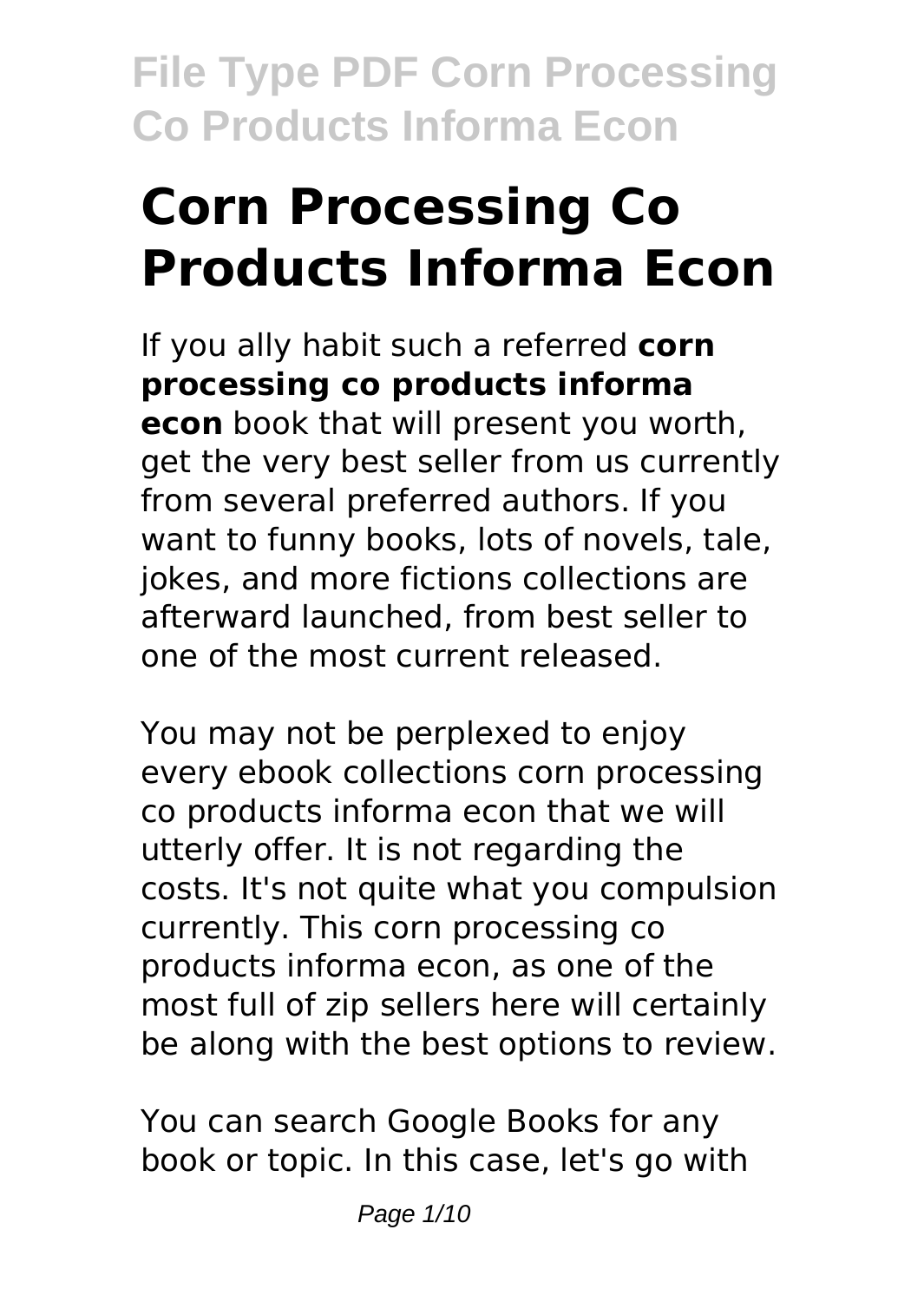"Alice in Wonderland" since it's a wellknown book, and there's probably a free eBook or two for this title. The original work is in the public domain, so most of the variations are just with formatting and the number of illustrations included in the work. However, you might also run into several copies for sale, as reformatting the print copy into an eBook still took some work. Some of your search results may also be related works with the same title.

#### **Corn Processing Co Products Informa**

corn-processing-co-products-informaecon 1/1 Downloaded from www.vhvideorecord.cz on October 2, 2020 by guest Read Online Corn Processing Co Products Informa Econ Right here, we have countless ebook corn processing co products informa econ and collections to check out. We additionally offer variant types and plus type of the books to browse.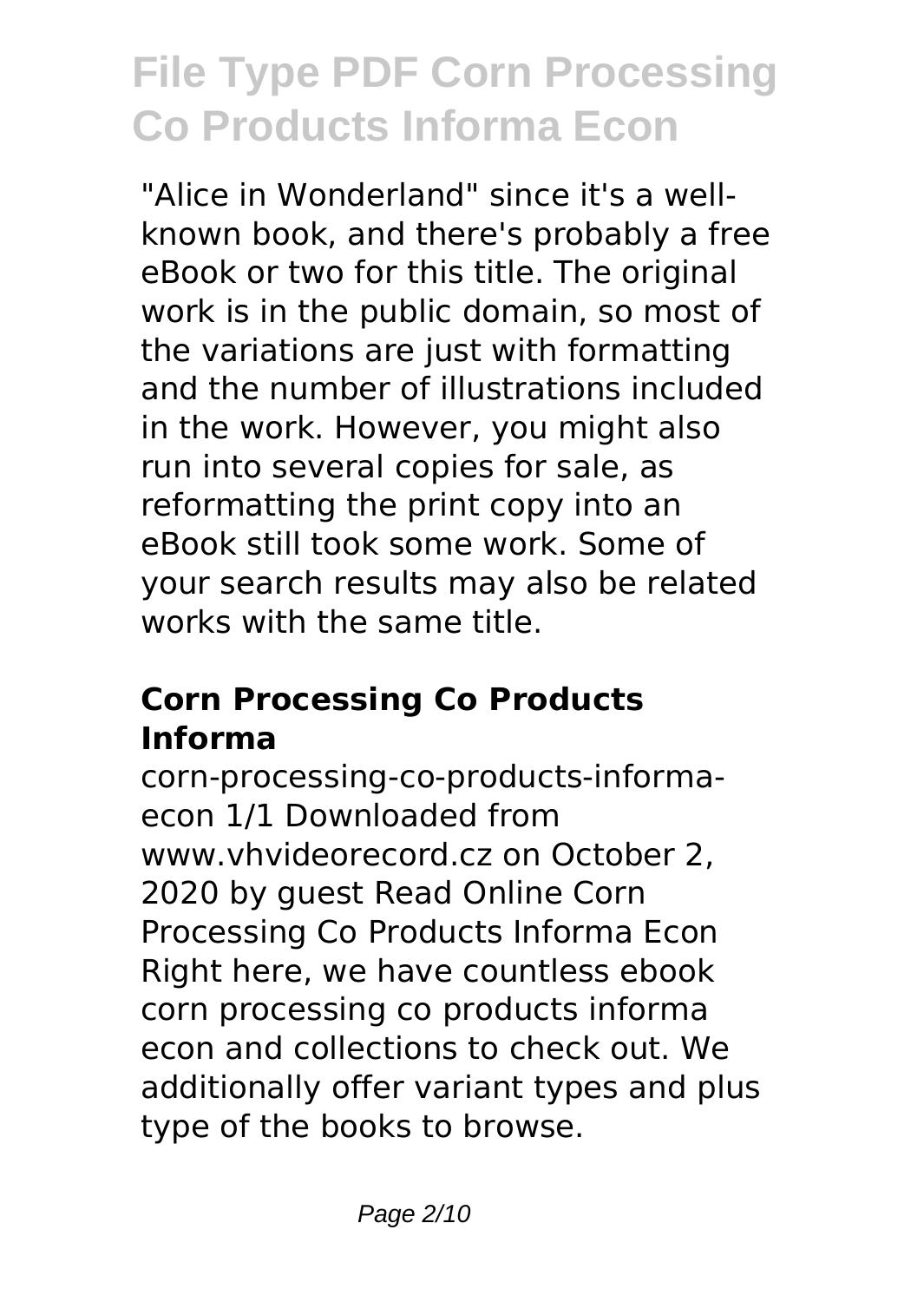### **Corn Processing Co Products Informa Econ**

Read Free Corn Processing Co Products Informa Econ product prices. Specific coproducts investigated included distillers grains, corn gluten feed, corn gluten meal and corn oil. As part of this analysis, the size of the U.S. ethanol market was forecast through 2013 by metropolitan area and state, and ethanol prices ... Informa Economics - World Leader

#### **Corn Processing Co Products Informa Econ**

Archer Daniels Midland Company 4666 Faries Parkway Decatur, IL 62526 United States of America. Phone: 800-553-8411 217-424-5200

### **Corn Processing | ADM**

Rather than enjoying a fine ebook taking into account a mug of coffee in the afternoon, instead they juggled past some harmful virus inside their computer. corn processing co products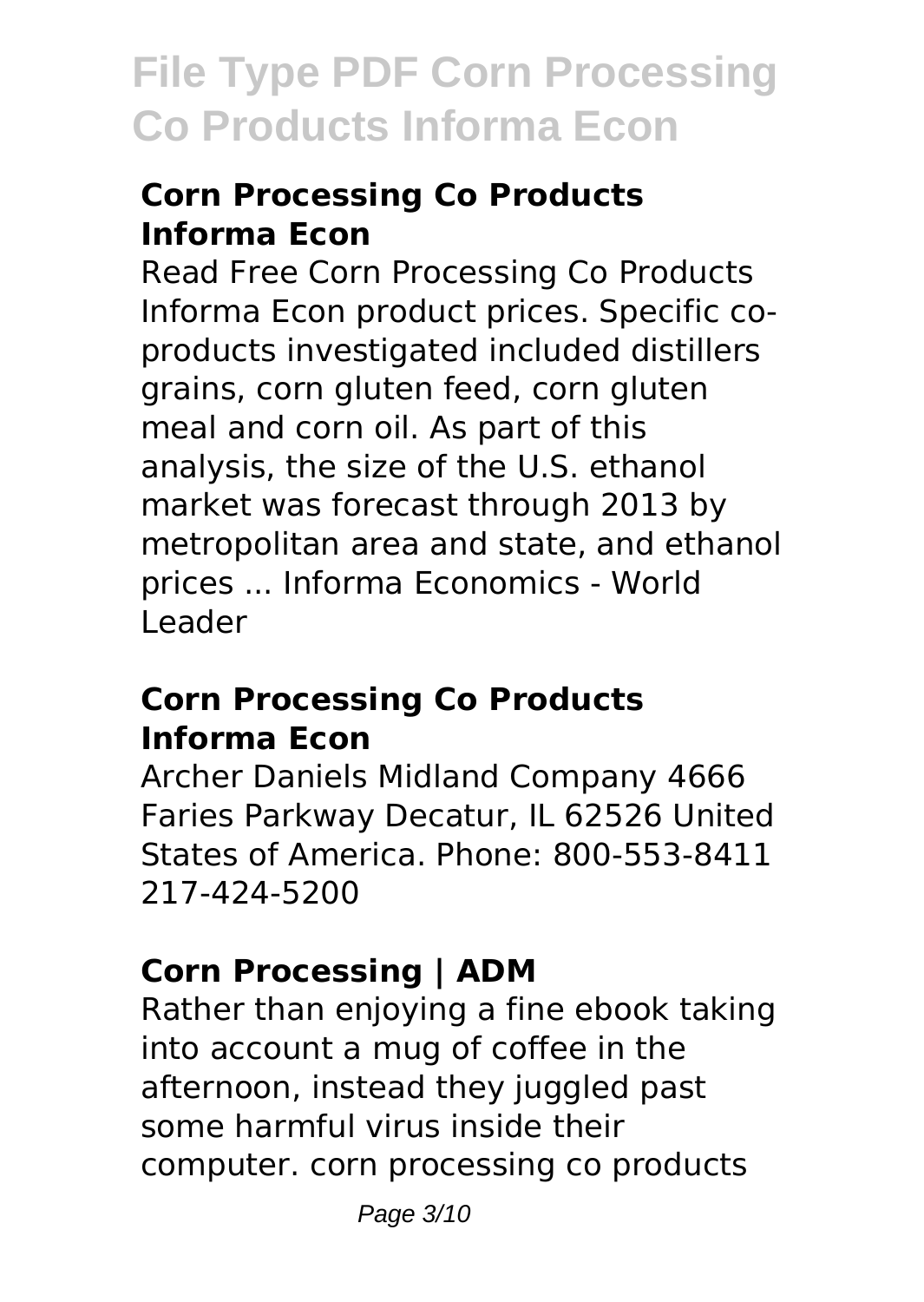informa econ is reachable in our digital library an online admission to it is set as public in view of that you can download it instantly. Our digital library saves in compound countries, allowing you to acquire the most less latency period to download any of our books subsequently this one. Merely said, the ...

#### **Corn Processing Co Products Informa Econ**

corn processing co products informa econ is available in our digital library an online access to it is set as public so you can download it instantly. Our digital library saves in multiple locations, allowing you to get the most less latency time to download any of our books like this one. Kindly say, the corn processing co products informa econ is universally Page 1/4

#### **Corn Processing Co Products Informa Econ**

corn processing co products informa econ and collections to check out. We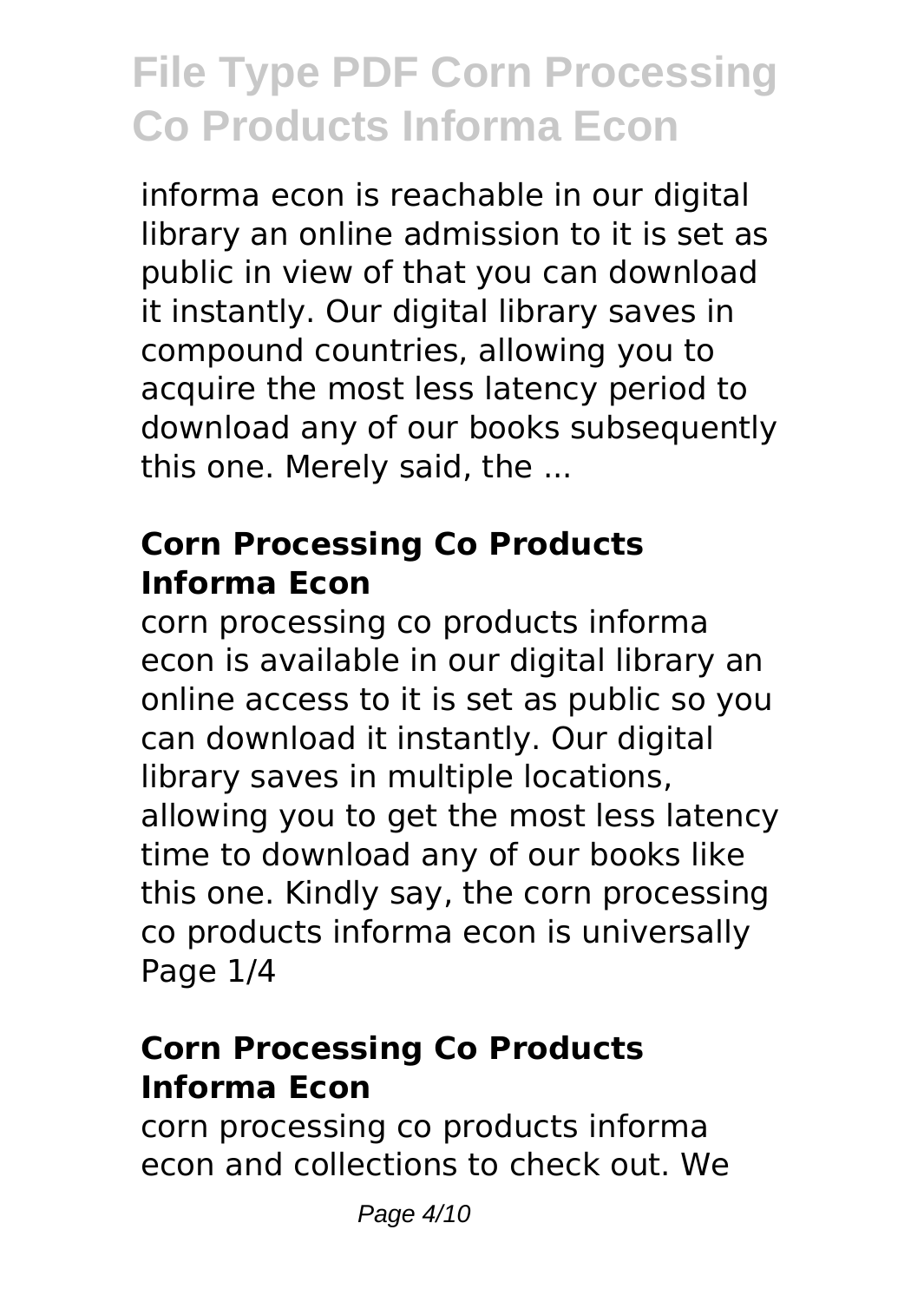additionally offer variant types and as a consequence type of the books to browse. The suitable book, fiction, history, novel, scientific research, as with ease as various new sorts of books are readily genial here. As this corn processing co products informa econ, it ...

#### **Corn Processing Co Products Informa Econ**

Informa Econ corn processing co products informa This is likewise one of the factors by obtaining the soft documents of this corn processing co products informa econ by online. You might not require more mature to spend to go to the ebook creation as capably as search for them. In some cases, you likewise attain not discover the broadcast corn processing co products informa econ that you are looking for.

### **Corn Processing Co Products Informa Econ**

Corn Processing Co Products Informa

Page 5/10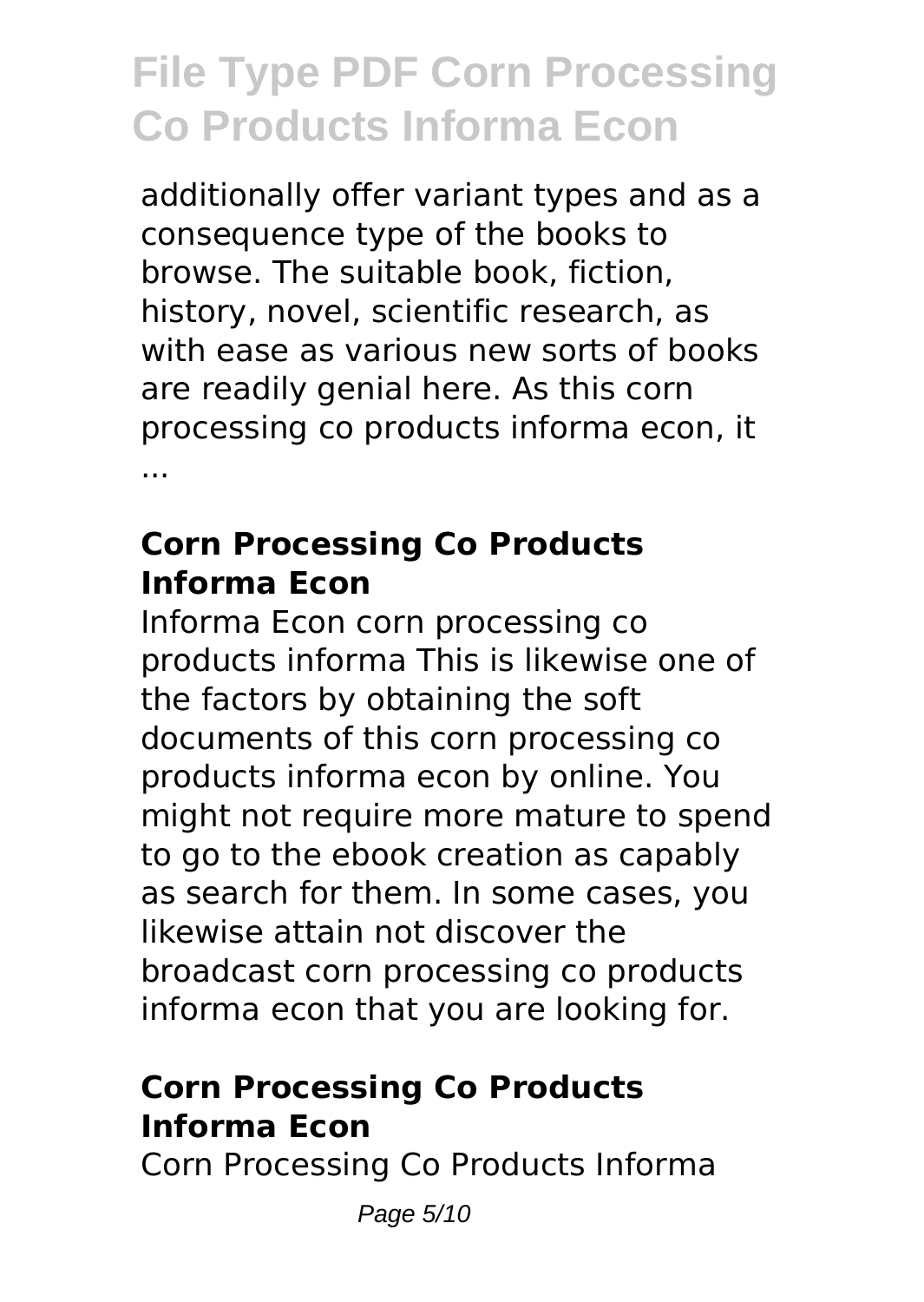Econ Get Free Corn Processing Co Products Informa Econ corn processing co products informa econ as you such as. By searching the title, publisher, or authors of guide you really want, you can discover them rapidly. In the house, workplace, or perhaps in your method can be every best area within net connections.

#### **Corn Processing Co Products Informa Econ**

Informa Econ corn processing co products informa This is likewise one of the factors by obtaining the soft documents of this corn processing co products informa econ by online. You might not require more become old to spend to go to the book foundation as with ease as search for them. In some cases, you likewise reach not discover the notice corn processing co products informa econ that you are looking for.

#### **Corn Processing Co Products Informa Econ**

Page 6/10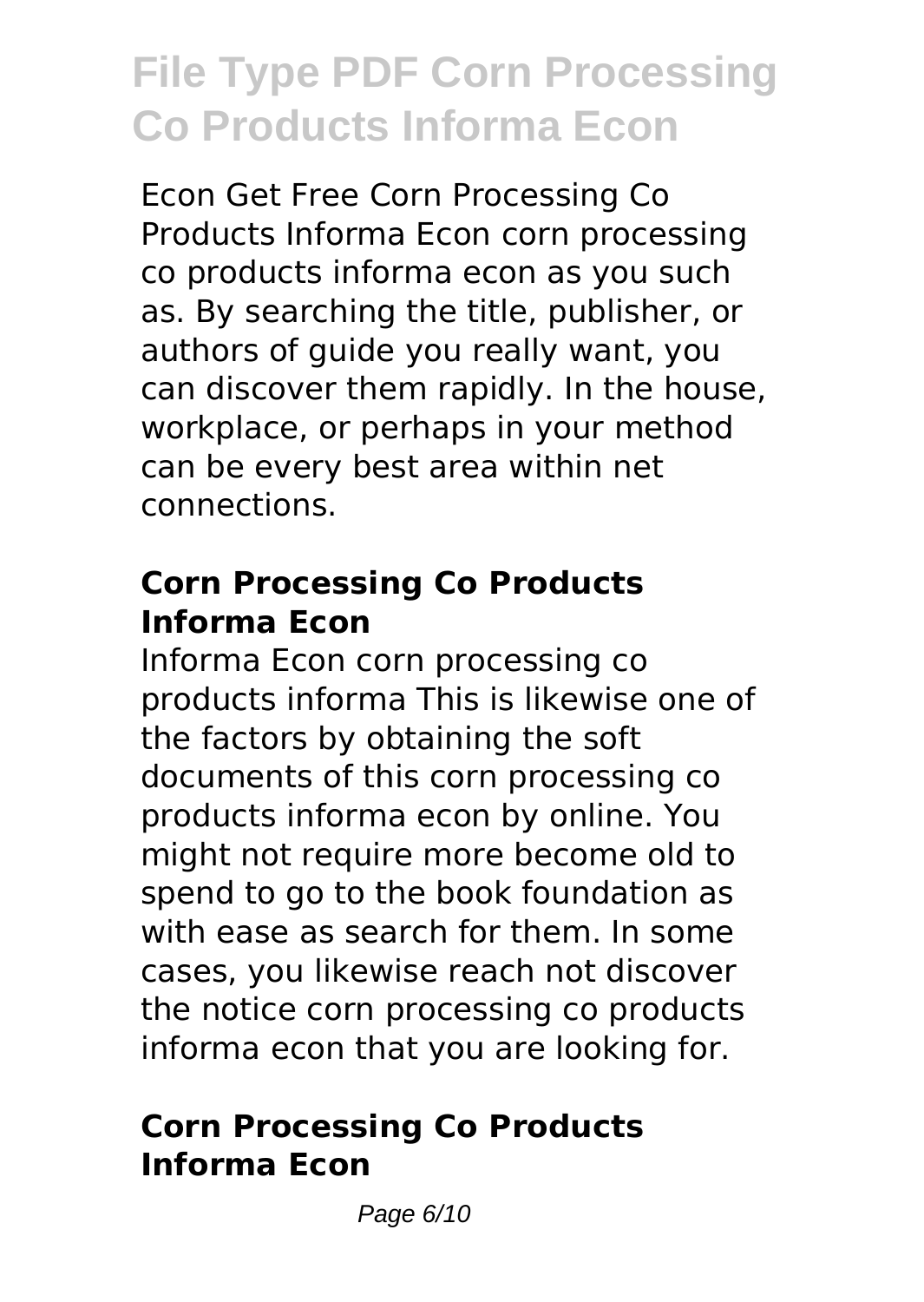Informa PLC registered in England & Wales with number 8860726, registered office and head office 5 Howick Place, London, SW1P 1WG, UK. Lloyd's is the registered trade mark of the Society incorporated by the Lloyd's Act 1871 by the name of Lloyd's.

### **Informa**

Grain Processing Corporation (GPC) has earned a reputation for excellence as a leading supplier of animal & pet nutrition, crude corn oil and corn germ in addition to our standard line of feed ingredients. GPC caters to the specific needs of our customers by providing products which are customized to their exact specifications.

#### **Corn Co-Products | Corn co-products | Markets**

Grain Processing Corporation | Producer of corn-based products for food, alcohol, nutraceutical, personal care and industrial use Welcome to Grain Processing Corporation's (GPC) website!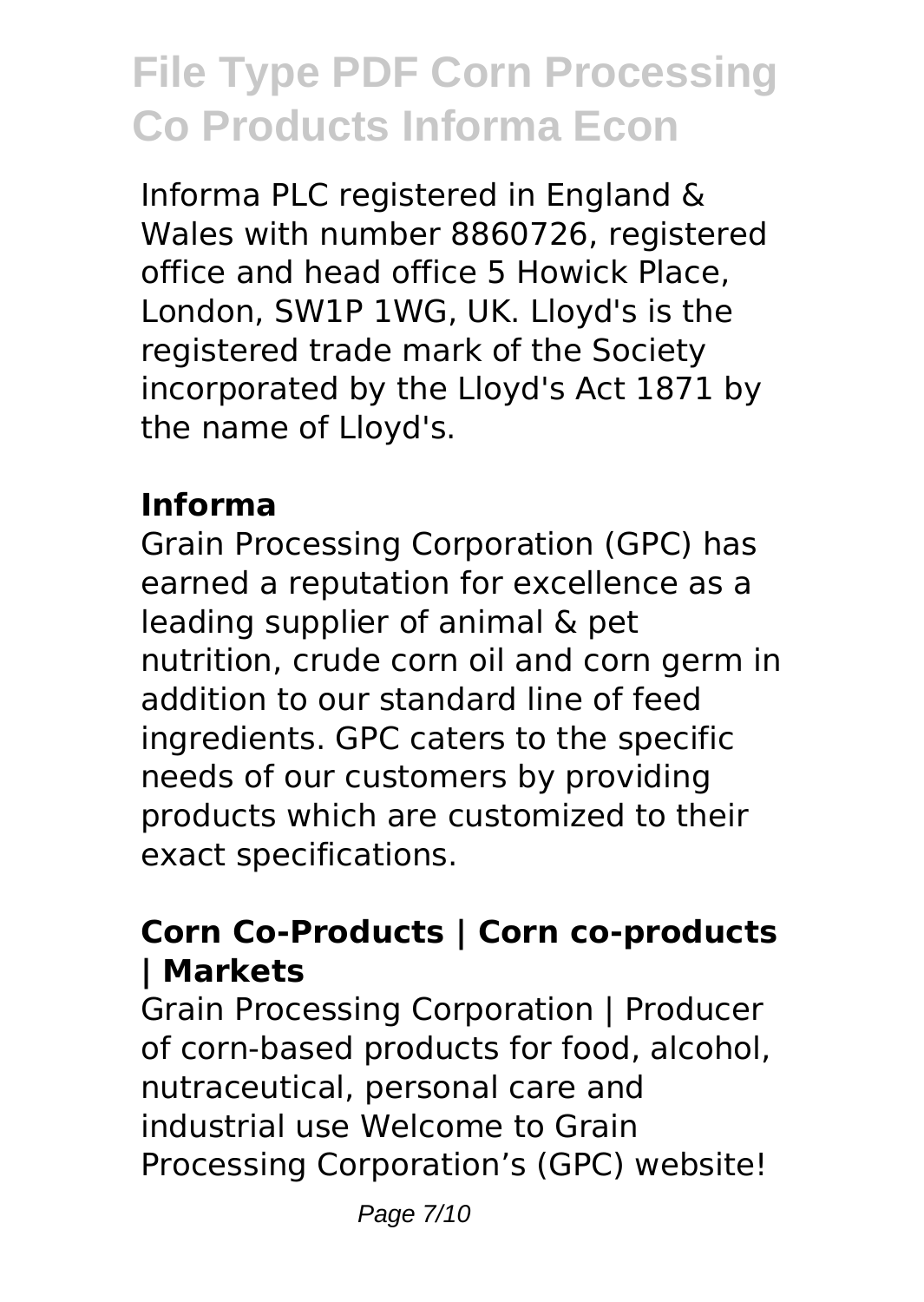Now more than ever, companies all around the world are searching for fresh, new, innovative ideas.

### **Grain Processing Corporation | Producer of corn-based ...**

Amid an early processing sweet corn harvest start in some states, USDA data on 2014 processing sweet corn production (canned and frozen) shows a steep decline in value compared with 2013.

#### **US processing sweet corn value plunges :: IEG Vu**

This site is operated by a business or businesses owned by Informa PLC and all copyright resides with them. Informa PLC's registered office is 5 Howick Place, London SW1P 1WG. Registered in England and Wales. Number 8860726.

#### **Seneca closes Idaho sweet corn processing plant :: IEG Vu**

Specific co-products investigated included distillers grains, corn gluten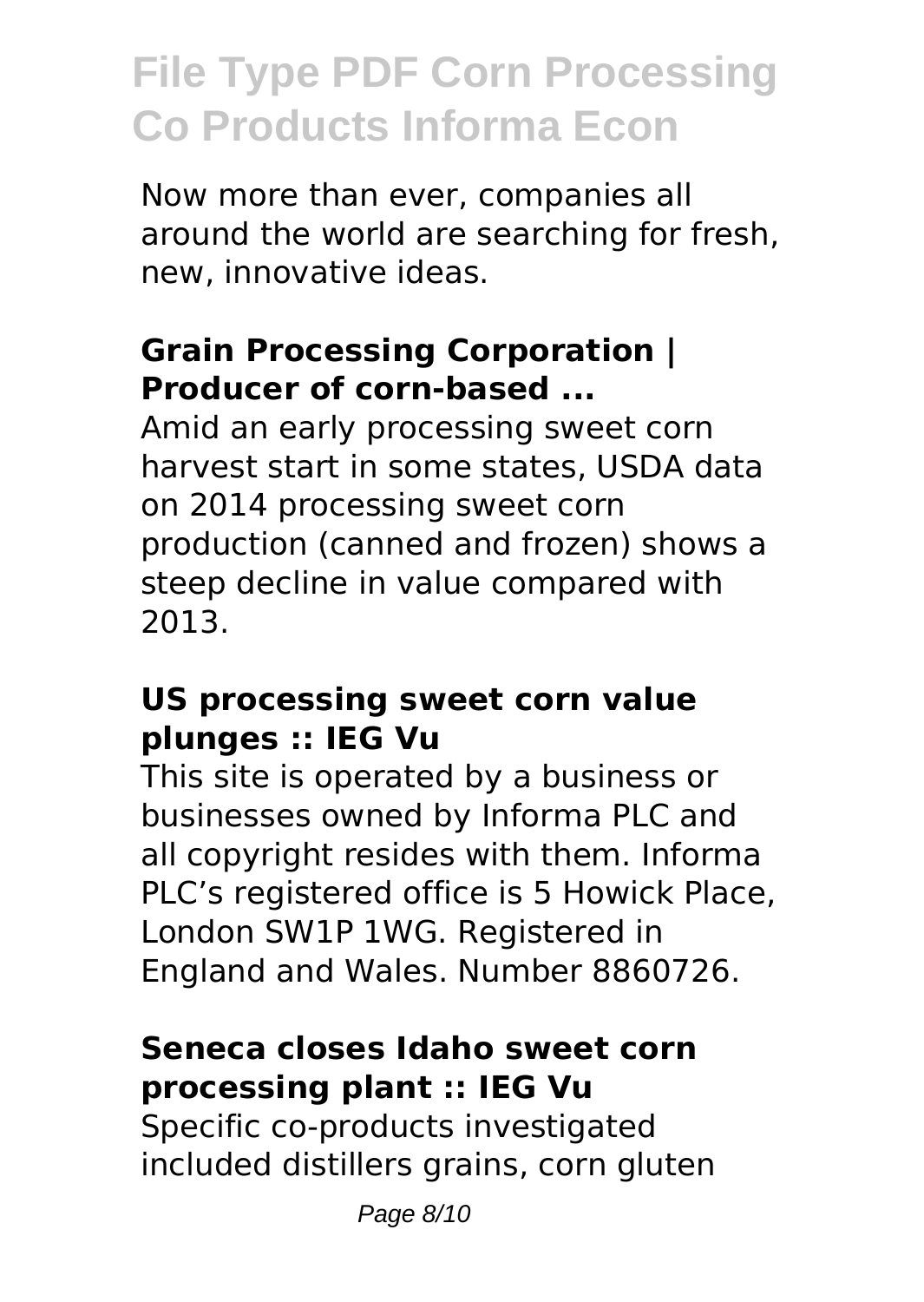feed, corn gluten meal and corn oil. As part of this analysis, the size of the U.S. ethanol market was forecast through 2013 by metropolitan area and state, and ethanol prices and margins were forecast.

#### **Informa Economics - World Leader in Commodity, Food ...**

Primary products The wet-milling process will have five major products: steep water solids, germ, fiber, starch, and gluten. However, the co-product from this process will produce corn oil, corn gluten meal, corn germ meal, corn gluten and feed steep water.

#### **Corn wet-milling - Wikipedia**

Major corn wet-milling facility that produced fructose, dextrose and related products from corn. Approximately 1,500 employees. Former Clinton Corn Processing Co. owned by Standard Brands that...

### **Rick Lingle - Senior Technical Editor**

Page 9/10